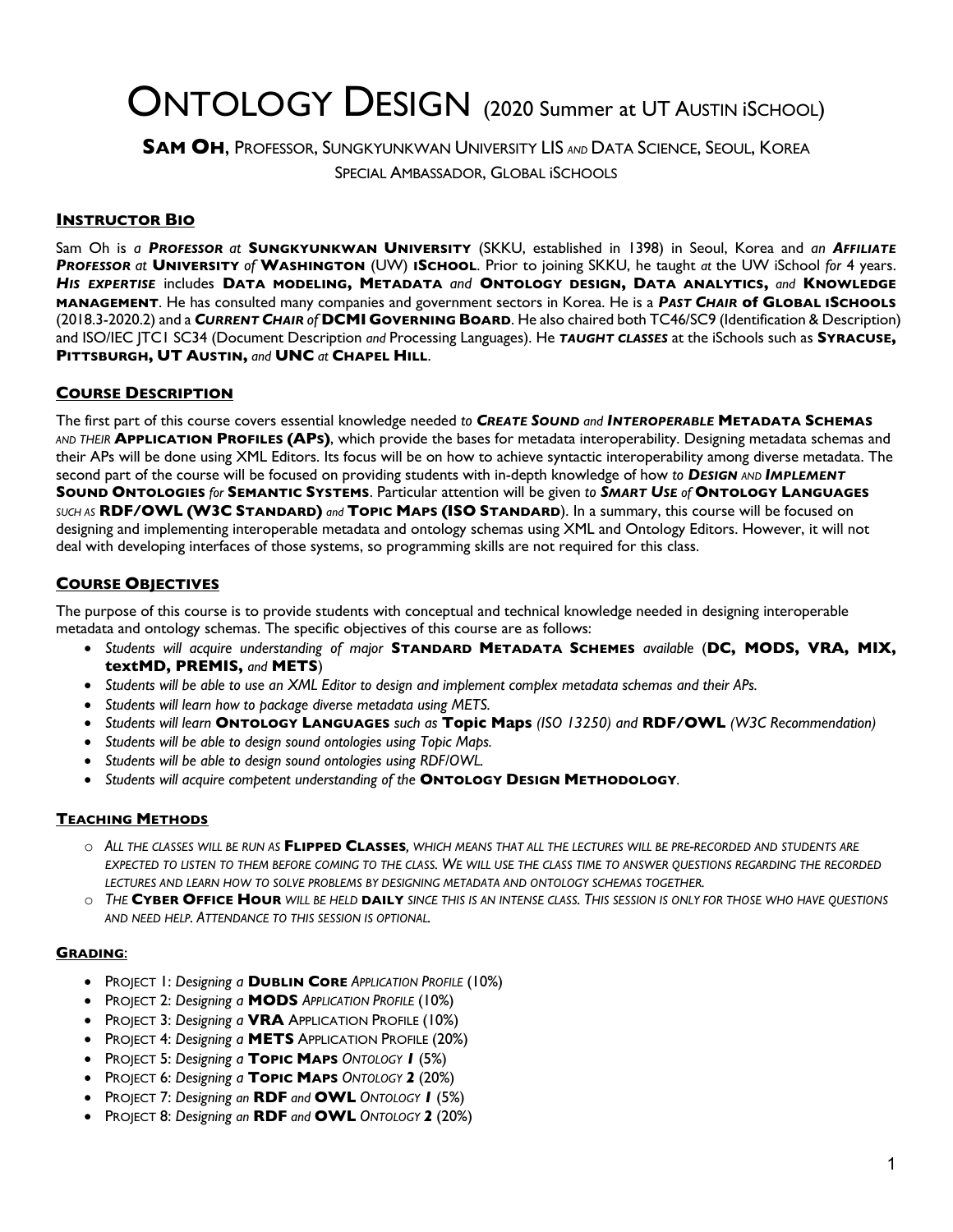| <b>UNIT/DATE</b>                                   | <b>TOPICS TO LEARN</b>                                                                                                                                                                                                                    | <b>PROJECT AND</b><br><b>PRE-RECORDING DUES</b>                                                    |
|----------------------------------------------------|-------------------------------------------------------------------------------------------------------------------------------------------------------------------------------------------------------------------------------------------|----------------------------------------------------------------------------------------------------|
| <b>UNIT I</b><br>$7/13$ (Mon)<br>6:00-8:30 PM      | • TOPICS<br>o Providing the COURSE OVERVIEW<br>o Understanding METADATA BASICS and XML SCHEMA<br><b>• LIVE CLASS</b><br>O LECTURE ON <b>METADATA BASICS</b><br>O LECTURE ON <b>XML SCHEMA I</b>                                           | <b>READING</b><br><b>LIVE CLASS ON METADATA</b><br><b>BASICS AND XMLI</b><br>[UI.LC-METABASICSXML] |
| <b>OFFICE HOUR</b><br>$7/14$ (Tue)<br>6:00-7:00 PM | • LIVE OFFICE HOUR<br>O ANY STUDENT WHO has a QUESTION REGARDING the LECTURES or PROJECTS is WELCOME.<br>$\circ$ $\blacksquare$ : APPOINTMENT is also AVAILABLE.<br>O ATTENDANCE to this SESSION is OPTIONAL.                             | DR. OH'S PRE-RECORDING ON<br><b>XML AND DC</b><br>[U2.PR-XMLDC]<br>DUE: 7/14 6:00 PM               |
| UNIT <sub>2</sub><br>715(Wed)<br>6:00-8:30 PM      | • TOPICS<br>O Understanding SIMPLE DUBLIN CORE (DC) and QUALIFIED-DC<br>• LIVE CLASS<br>O Q/A on the PRE-RECORDINGS of XML and DUBLIN CORE<br>O LECTURE ON IMPLEMENTING a DC SCHEMA<br>O LECTURE ON IMPLEMENTING a DC-APPLICATION PROFILE | <b>READING 2</b><br><b>LIVE CLASS</b><br>ON XML2 AND DUBLIN CORE<br>[U2.LC-XMLDC]                  |
| <b>OFFICE HOUR</b><br>$7/16$ (Thu)<br>6:00-7:00 PM | • LIVE OFFICE HOUR<br>O ANY STUDENT WHO has a QUESTION REGARDING the LECTURES or PROJECTS is WELCOME.<br>$\circ$ $\blacksquare$ : APPOINTMENT is also AVAILABLE.<br>$\circ$ ATTENDANCE to this SESSION is OPTIONAL.                       | <b>STUDENT PRE-RECORDING</b><br>on MODS<br>[U3.PR-SP.MODS]<br>DUE: 7/16 6:00 PM                    |
| UNIT <sub>3</sub><br>$7/17$ (Fri)<br>6:00-8:30 PM  | • TOPICS<br>O Understanding METADATA OBJECT DESCRIPTION SCHEMAS (MODS)<br>• LIVE CLASS<br>O Q/A on the PRE-RECORDING of MODS<br>O LECTURE ON IMPLEMENTING a MODS SCHEMA<br>$\circ$ LECTURE on IMPLEMENTING a <b>MODS-AP</b>               | <b>READING 3</b><br><b>LIVE CLASS ON MODS</b><br>[U3.LC-MODS]                                      |
| 7/18(SAT)                                          |                                                                                                                                                                                                                                           |                                                                                                    |
| <b>OFFICE HOUR</b><br>$7/19$ (Sun)<br>6:00-7:00 PM | • LIVE OFFICE HOUR<br>$\circ$ ANY STUDENT WHO has a QUESTION REGARDING the LECTURES or PROJECTS is WELCOME.<br>$\circ$ $\blacksquare$ : APPOINTMENT is also AVAILABLE.<br>O ATTENDANCE to this SESSION is OPTIONAL.                       | <b>STUDENT PRE-RECORDING</b><br>on <b>VRA</b><br>[U4.PR-SP.VRA]<br>DUF: 7/19 6:00 PM               |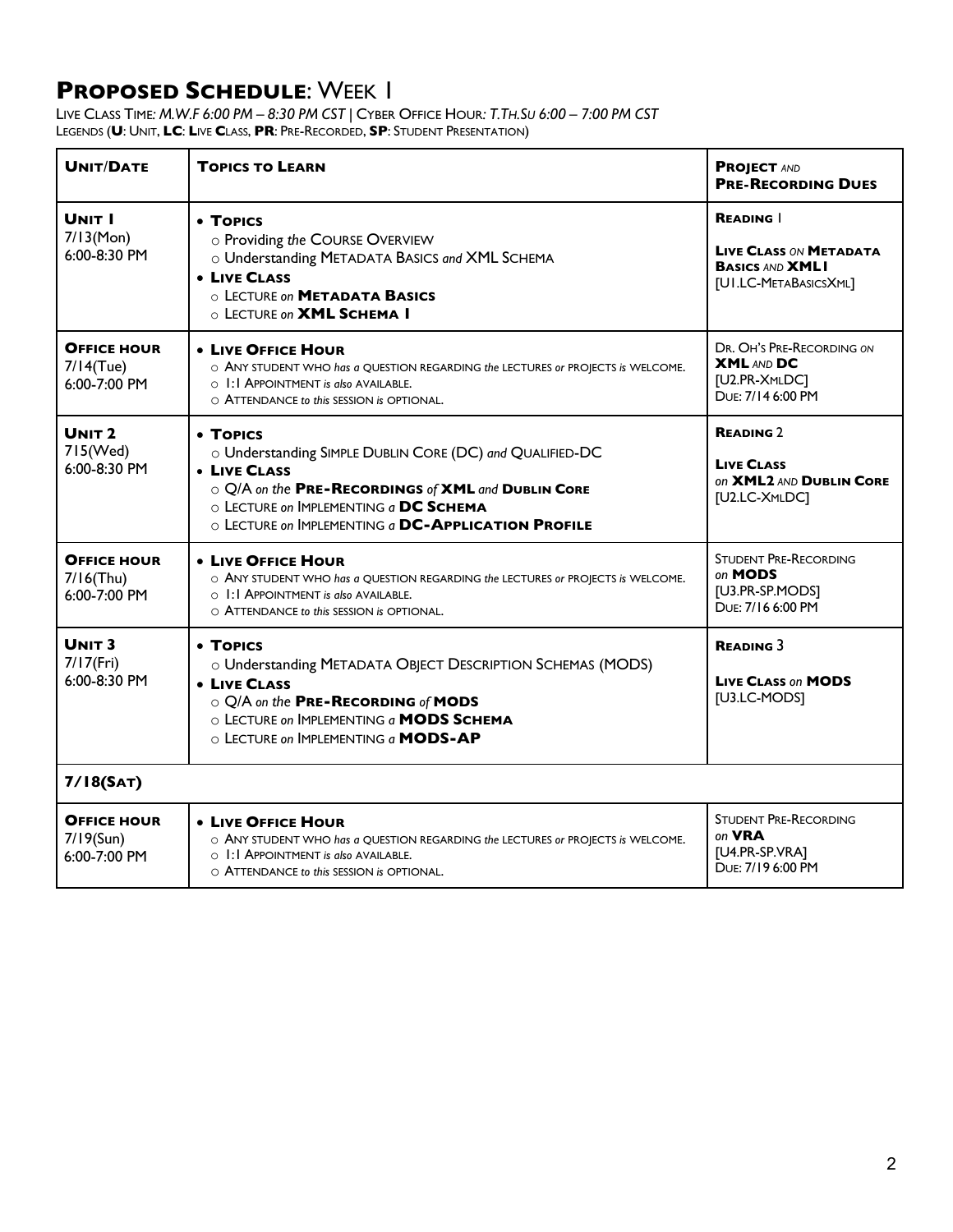| UNIT <sub>4</sub><br>7/20(Mon)<br>6:00-8:30 PM        | • TOPICS<br>o Understanding VISUAL RESOURCE ASSOCIATION (VRA)<br>• LIVE CLASS<br>O Q/A on the PRE-RECORDINGS OF VRA<br>O LECTURE ON IMPLEMENTING a VRA SCHEMA<br>$\circ$ LECTURE ON IMPLEMENTING $a$ VRA-AP                                                         | <b>READING 4</b><br><b>LIVE CLASS ON VRA</b><br>[U4.LC-VRA]<br><b>PROJECT I:</b><br><b>STUDENT PRESENTATION ON</b><br><b>DC-AP AND ITS FILES</b><br>Due: 7/20 6:00 PM     |
|-------------------------------------------------------|---------------------------------------------------------------------------------------------------------------------------------------------------------------------------------------------------------------------------------------------------------------------|---------------------------------------------------------------------------------------------------------------------------------------------------------------------------|
| <b>OFFICE HOUR</b><br>$7/2$ I(Tue)<br>6:00-7:00 PM    | <b>• LIVE OFFICE HOUR</b><br>O ANY STUDENT WHO has a QUESTION REGARDING the LECTURES or PROJECTS is WELCOME.<br>O 1:1 APPOINTMENT is also AVAILABLE.<br>O ATTENDANCE to this SESSION is OPTIONAL.                                                                   | <b>STUDENT PRE-RECORDINGS</b><br>on TEXTMD [U5.PR-SP.TEXTMD]<br>on MIX [U5.PR-SP.MIX]<br>on PREMIS [U5.PR-SP.PREMIS]<br>Due: 7/21 6:00 PM                                 |
| UNIT <sub>5</sub><br>7/22(Wed)<br>6:00-8:30 PM        | • TOPICS<br>o Understanding TextMD, MIX and PREMIS<br>• LIVE CLASS<br>O Q/A on the PRE-RECORDINGS of TEXTMD, MIX and PREMIS<br>O LECTURE ON IMPLEMENTING PREMIS with OTHER METADATA                                                                                 | <b>READING 5,6,7</b><br><b>LIVE CLASS on PREMIS</b><br>[U5.LC-PREMIS]                                                                                                     |
| <b>OFFICE HOUR</b><br>$7/23$ (Thu)<br>6:00-7:00 PM    | <b>• LIVE OFFICE HOUR</b><br>O ANY STUDENT WHO has a QUESTION REGARDING the LECTURES or PROJECTS is WELCOME.<br>$\circ$ 1:1 APPOINTMENT is also AVAILABLE.<br>O ATTENDANCE to this SESSION is OPTIONAL.                                                             | DR. OH'S PRE-RECORDING ON<br><b>METS</b><br>[U6.PR-METS]<br>DUF: 7/23 6:00 PM                                                                                             |
| UNIT <sub>6</sub><br>$7/24$ (Fri)<br>$6:00 - 8:30$ PM | • TOPICS<br>O Understanding METADATA ENCODING and TRANSMISSION SCHEMAS (METS)<br>• LIVE CLASS<br>O Q/A on the PRE-RECORDING of METS<br>$\circ$ LECTURE on HOW TO USE METS with OTHER DESCRIPTIVE and ADMINISTRATIVE METADATA<br>O LECTURE ON IMPLEMENTING A METS-AP | <b>READING 8</b><br><b>LIVE CLASS ON METS</b><br>[U6.LC-METS]<br><b>PROJECT 2:</b><br><b>STUDENT PRESENTATION ON</b><br><b>MODS-AP AND ITS FILES</b><br>Due: 7/24 6:00 PM |
| 7/25(SAT)                                             |                                                                                                                                                                                                                                                                     |                                                                                                                                                                           |
| <b>OFFICE HOUR</b><br>$7/26$ (Sun)<br>6:00-7:00 PM    | • LIVE OFFICE HOUR<br>O ANY STUDENT WHO has a QUESTION REGARDING the LECTURES or PROJECTS is WELCOME.<br>$\circ$ $\blacksquare$ : APPOINTMENT is also AVAILABLE.<br>O ATTENDANCE to this SESSION is OPTIONAL.                                                       | DR. OH'S PRE-RECORDING ON<br><b>TOPIC MAPS</b><br>[U7.PR-TOPICMAPS]<br>DUE: 7/26 6:00 PM                                                                                  |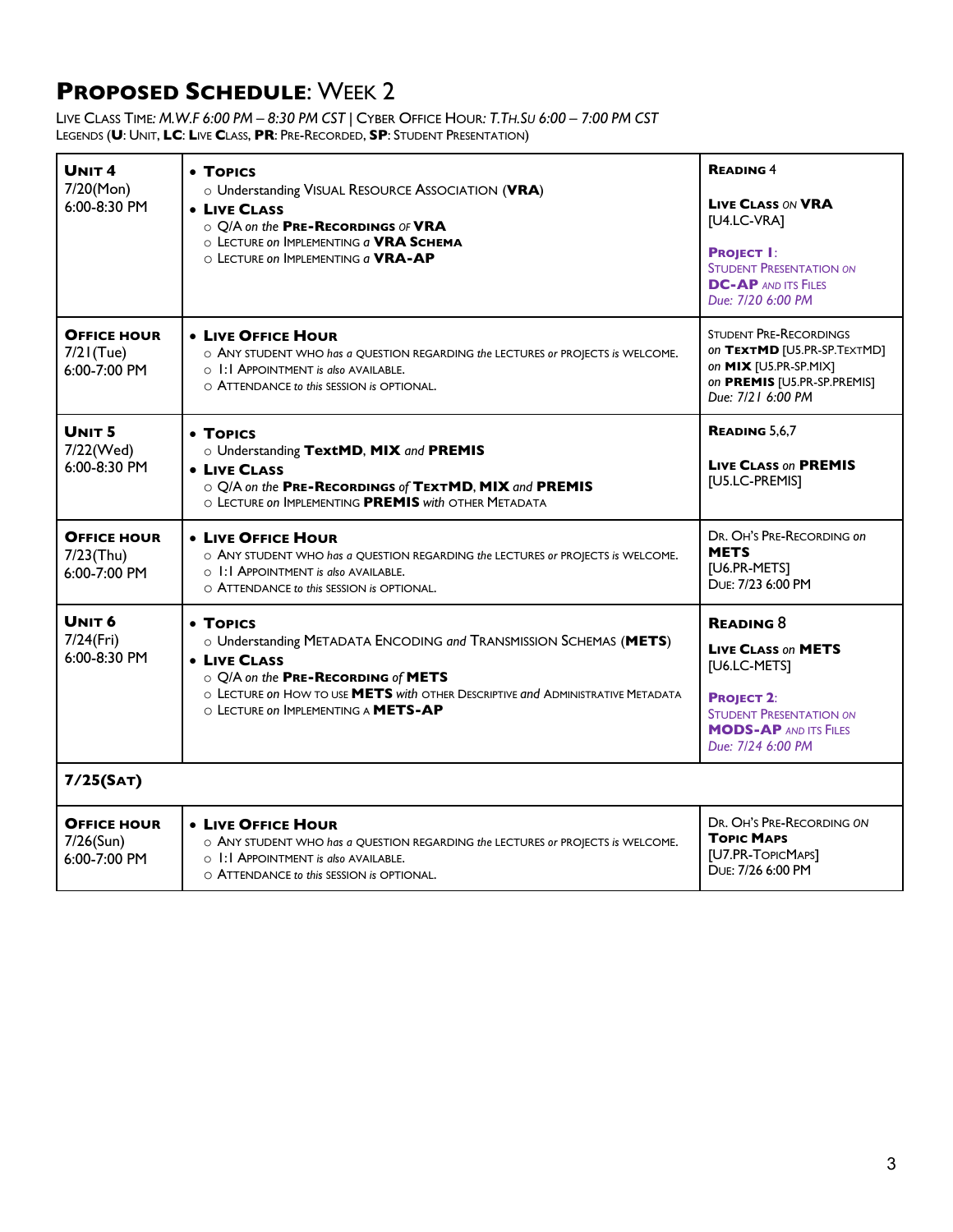| UNIT <sub>7</sub><br>7/27(Mon)<br>$6:00 - 8:30$ PM     | • TOPICS<br>o Understanding TOPIC MAPS (ISO Standard Ontology Language)<br>• LIVE CLASS<br>O Q/A on the PRE-RECORDING of TOPIC MAPS<br>O MODELING THE FIRST TOPIC MAPS ONTOLOGY TOGETHER               | <b>READING 9</b><br><b>LIVE CLASS ON TOPIC MAPS</b><br>[U7.LC-TOPICMAPS]<br><b>PROJECT 3:</b><br><b>STUDENT PRESENTATION ON VRA-</b><br><b>AP AND ITS FILES</b><br>Due: 7/27 6:00 PM    |
|--------------------------------------------------------|--------------------------------------------------------------------------------------------------------------------------------------------------------------------------------------------------------|-----------------------------------------------------------------------------------------------------------------------------------------------------------------------------------------|
| <b>OFFICE HOUR</b><br>7/28(Tue)<br>6:00-7:00 PM        | • LIVE OFFICE HOUR<br>$\circ$ ANY STUDENT WHO has a QUESTION REGARDING the LECTURES or PROJECTS is<br>WELCOME.<br>O 1:1 APPOINTMENT is also AVAILABLE.<br>O ATTENDANCE to this SESSION is OPTIONAL.    | DR. OH'S PRE-RECORDING ON<br><b>TOPIC MAPS MODELING</b><br>[U8.PR-TOPICMAPSMODELING]<br>DUE: 7/28 6:00 PM                                                                               |
| UNIT <sub>8</sub><br>7/29(Wed)<br>6:00-8:30 PM         | • TOPICS<br>o Understanding TM ONTOLOGY MODELING METHODOLOGY I<br><b>• LIVE CLASS</b><br>O Q/A on the PRE-RECORDING of Topic Maps Modeling<br>$\circ$ MODELING and IMPI EMENTING TOPIC MAPS ONTOLOGIES | <b>LIVE CLASS ON</b><br><b>TOPIC MAPS MODELING I</b><br>[U8.LC-TOPICMAPSMODELING1]                                                                                                      |
| <b>OFFICE HOUR</b><br>7/30(Thu)<br>6:00-7:00 PM        | <b>• LIVE OFFICE HOUR</b><br>O ANY STUDENT WHO has a QUESTION REGARDING the LECTURES or PROJECTS is<br>WELCOME.<br>O 1:1 APPOINTMENT is also AVAILABLE.<br>O ATTENDANCE to this SESSION is OPTIONAL.   |                                                                                                                                                                                         |
| UNIT <sub>9</sub><br>$7/3$ I (Fri)<br>$6:00 - 8:30$ PM | • TOPICS<br>o Understanding TM ONTOLOGY MODELING METHODOLOGY 2<br><b>• LIVE CLASS</b><br>O FURTHER MODELING and IMPLEMENTING TOPIC MAPS ONTOLOGIES                                                     | <b>LIVE CLASS</b><br>ON TOPIC MAPS MODELING 2<br>[U7.LC-TOPICMAPSMODELING2]<br><b>PROJECT 4:</b><br><b>STUDENT PRESENTATION ON</b><br><b>METS-AP AND ITS FILES</b><br>Due: 7/31 6:00 PM |
| 8/1(SAT)                                               |                                                                                                                                                                                                        |                                                                                                                                                                                         |
| <b>OFFICE HOUR</b><br>$8/2$ (Sun)<br>$6:00 - 7:00$ PM  | • LIVE OFFICE HOUR<br>O ANY STUDENT WHO has a QUESTION REGARDING the LECTURES or PROJECTS is<br>WELCOME.<br>O I: I APPOINTMENT is also AVAILABLE.<br>O ATTENDANCE to this SESSION is OPTIONAL.         | DR. OH'S PRE-RECORDING ON<br><b>RDF/OWL</b><br>[U10.PR-RDFOWL]<br>DUE: 8/2 6:00 PM                                                                                                      |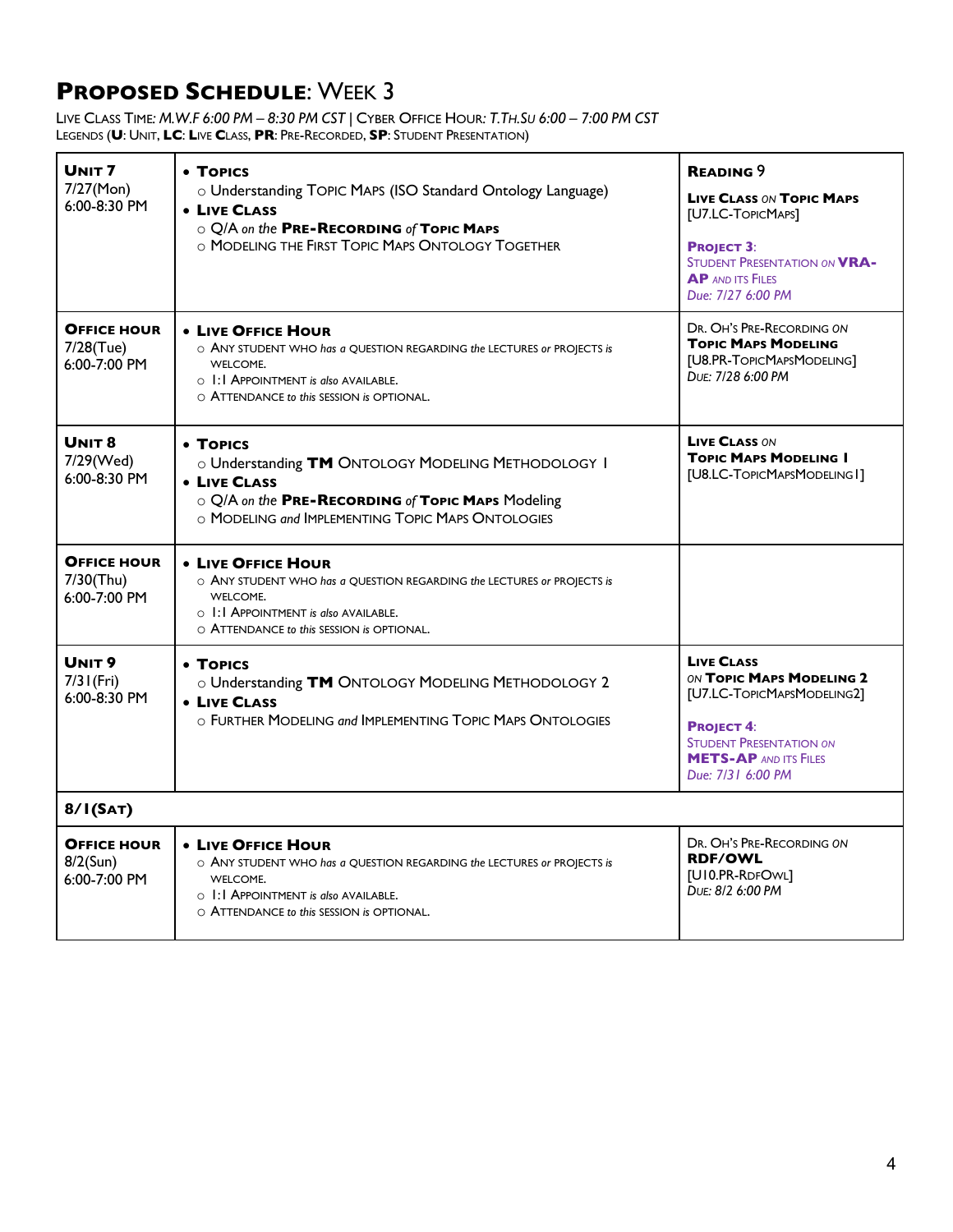| <b>UNIT 10</b><br>$8/3$ (Mon)<br>6:00-8:30 PM         | • TOPICS<br>O Understanding RDF/OWL ONTOLOGY LANGUAGE<br>• LIVE CLASS<br>O Q/A on the PRE-RECORDING<br>O MODELING and IMPLEMENTING RDF/OWL ONTOLOGIES                                                                   | <b>READING 10</b><br><b>LIVE CLASS</b><br>ON RDF/OWL<br>[UI0.LC-RDFOWL]<br><b>PROJECT 5:</b><br><b>SUBMITTING</b><br><b>Topic Maps PROJECT I</b><br><b>FILE ONLY</b><br>Due: 8/3 6:00 PM |  |
|-------------------------------------------------------|-------------------------------------------------------------------------------------------------------------------------------------------------------------------------------------------------------------------------|------------------------------------------------------------------------------------------------------------------------------------------------------------------------------------------|--|
| <b>OFFICE HOUR</b><br>$8/4$ (Tue)<br>$6:00 - 7:00$ PM | <b>. LIVE OFFICE HOUR</b><br>$\circ$ ANY STUDENT WHO has a QUESTION REGARDING the LECTURES or PROJECTS is<br>WELCOME.<br>$\circ$ 1:1 APPOINTMENT is also AVAILABLE.<br>O ATTENDANCE to this SESSION is OPTIONAL.        | DR. OH'S PRE-RECORDING ON<br><b>RDF/OWL MODELING</b><br>[UII.PR-RDFOWLMODELING]<br>DUE: 8/2 6:00 PM                                                                                      |  |
| <b>UNIT I I</b><br>8/5(Wed)<br>6:00-8:30 PM           | • TOPICS<br>o Understanding RDF/OWL ONTOLOGY MODELING METHODOLOGY I<br>• LIVE CLASS<br>O Q/A on the PRE-RECORDING<br><b>MODELING and IMPLEMENTING RDF/OWL ONTOLOGIES</b>                                                | <b>LIVE CLASS</b><br>ON RDF/OWL MODELING I<br>[UII.LC-RDFOWLMODELING]                                                                                                                    |  |
| <b>OFFICE HOUR</b><br>$8/6$ (Thu)<br>6:00-7:00 PM     | • LIVE OFFICE HOUR<br>O ANY STUDENT WHO has a QUESTION REGARDING the LECTURES or PROJECTS is<br>WELCOME.<br>$\circ$ 1:1 APPOINTMENT is also AVAILABLE.<br>O ATTENDANCE to this SESSION is OPTIONAL.                     | Due: 7/31 6:00 PM                                                                                                                                                                        |  |
| <b>UNIT 12</b><br>$8/7$ (Fri)<br>$6:00 - 8:30$ PM     | • TOPICS<br>o Implementing RDF/OWL ONTOLOGIES<br>• LIVE CLASS<br>O Q/A on the PRE-RECORDING<br>O FURTHER MODELING and IMPLEMENTING RDF/OWL ONTOLOGIES                                                                   | <b>LIVE CLASS</b><br>ON RDF/OWL MODELING 2<br>[UI2.LC-RDFOWLMODELING2]<br><b>PROJECT 6:</b><br><b>STUDENT PRESENTATION ON</b><br><b>TM PROJECT 2 AND ITS FILES</b><br>Due: 8/7 6:00 PM   |  |
| 8/8(SAT)                                              |                                                                                                                                                                                                                         |                                                                                                                                                                                          |  |
| <b>OFFICE HOUR</b><br>$8/9$ (Sun)<br>6:00-7:00 PM     | <b>• LIVE OFFICE HOUR</b><br>O ANY STUDENT WHO has a QUESTION REGARDING the LECTURES or PROJECTS is<br>WELCOME.<br>$\circ$ $\blacksquare$ : APPOINTMENT is also AVAILABLE.<br>O ATTENDANCE to this SESSION is OPTIONAL. |                                                                                                                                                                                          |  |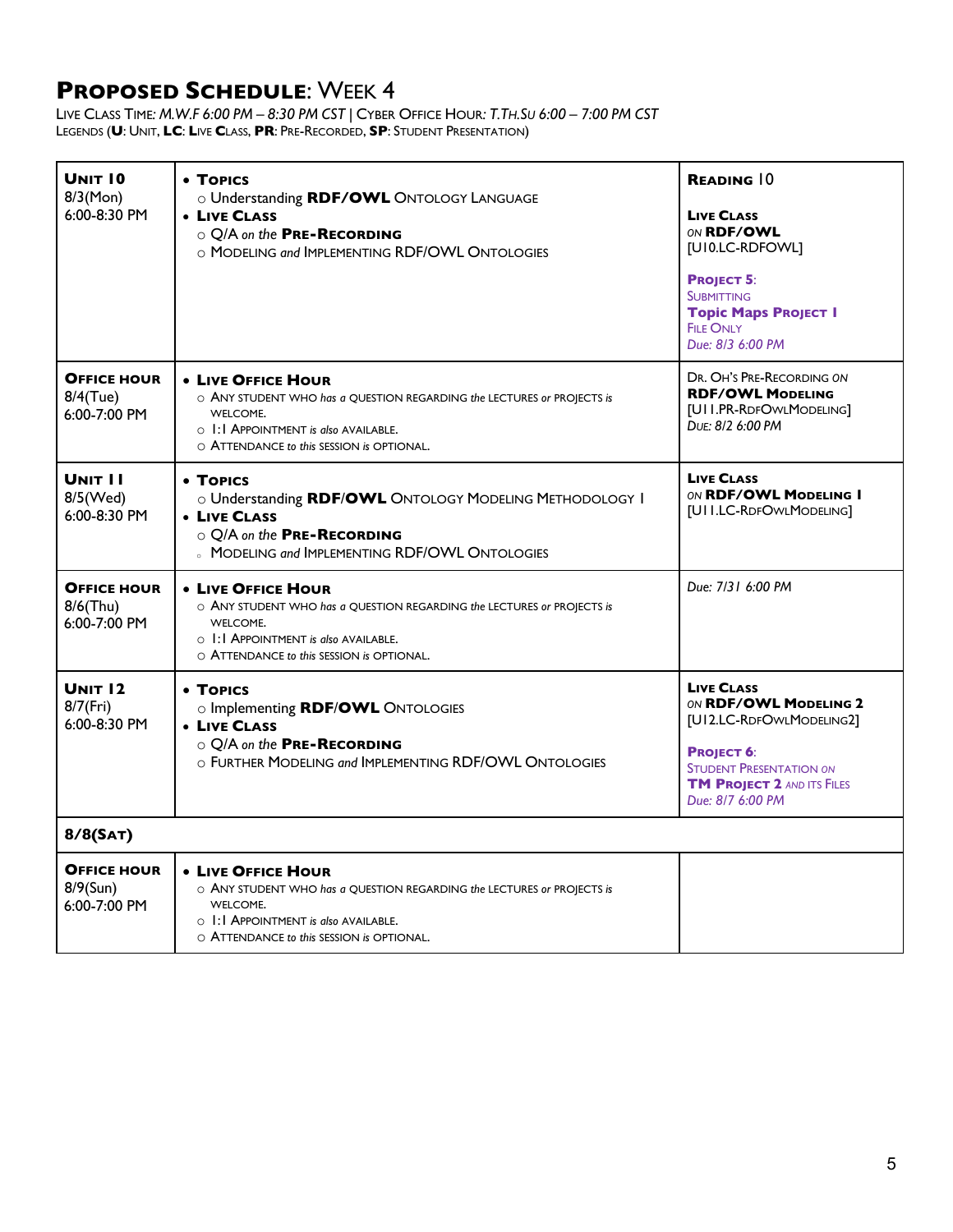| <b>UNIT 13</b><br>$8/10$ (Mon)<br>$6:00 - 8:30$ PM | • TOPICS<br>O SEMANTIC WEB and NOTABLE METADATA LANGUAGES<br>• LIVE CLASS<br>O SEMANTIC WEB and LINKED DATA (Karen Coyle)<br><b>O BRIEF OVERVIEW of NOTABLE METADATA LANGUAGES</b><br>> SCHEMA.ORG and SIMPLE KNOWLEDGE ORGANIZATION SYSTEM (SKOS)<br>FRIEND of FRIEND (FOAF) and Online Information Exchange (ONIX)<br>➤<br>$\triangleright$ Exchangeable Image File Format (Exif)<br>> BIBLIOGRAPHIC FRAMEWORK IMITATIVE (BIBFRAME)<br>> CIDOC Conceptual Reference Model (CIDOC CRM)<br>> Categories of the Description of Works of Arts (CDWA)<br>> Encoded Archival Description (EAD) and Data Documentation Initiative (DDI)<br>> TEXT ENCODING INITIATIVE (TEI) and Music Encoding Initiative (MEI) | <b>PROJECT 7:</b><br><b>SUBMITTING</b><br><b>RDF/OWL PROJECT I</b><br><b>FILE ONLY</b><br>Due: 8/10 6:00 PM                   |
|----------------------------------------------------|------------------------------------------------------------------------------------------------------------------------------------------------------------------------------------------------------------------------------------------------------------------------------------------------------------------------------------------------------------------------------------------------------------------------------------------------------------------------------------------------------------------------------------------------------------------------------------------------------------------------------------------------------------------------------------------------------------|-------------------------------------------------------------------------------------------------------------------------------|
| <b>OFFICE HOUR</b><br>$8/11$ (Tue)<br>6:00-7:00 PM | <b>• LIVE OFFICE HOUR</b><br>$\circ$ ANY STUDENT WHO has a QUESTION REGARDING the LECTURES or PROJECTS is WELCOME.<br>$\circ$ 1:1 APPOINTMENT is also AVAILABLE.<br>O ATTENDANCE to this SESSION is OPTIONAL.                                                                                                                                                                                                                                                                                                                                                                                                                                                                                              |                                                                                                                               |
| <b>UNIT 14</b><br>8/12(Wed)<br>6:00-8:30 PM        | • TOPICS<br>$\circ$ 2020 IT TRENDS<br>• LIVE CLASS<br>O <b>ICT PARADIGM CHANGES</b><br>O KEY FUTURE EMERGING TECHNOLOGY<br>O OPEN SOURCE INNOVATIONS<br>O <b>ICT STANDARD INNOVATIONS</b><br>O FUTURE CONSIDERATIONS                                                                                                                                                                                                                                                                                                                                                                                                                                                                                       |                                                                                                                               |
| <b>OFFICE HOUR</b><br>$8/13$ (Thu)<br>6:00-7:00 PM | • LIVE OFFICE HOUR<br>O ANY STUDENT WHO has a QUESTION REGARDING the LECTURES or PROJECTS is WELCOME.<br>$\circ$ 1:1 APPOINTMENT is also AVAILABLE.<br>$\circ$ ATTENDANCE to this SESSION is OPTIONAL.                                                                                                                                                                                                                                                                                                                                                                                                                                                                                                     |                                                                                                                               |
| <b>UNIT 15</b><br>$8/14$ (Fri)<br>$6:00 - 8:30$ PM | • TOPICS<br>O BIG DATA AND DATA SCIENCE<br>• LIVE CLASS<br>O WHY BIG DATA?<br>$\circ$ Characteristics of Big Data<br>O USE CASES of BIG DATA<br>O TYPES and PROCESSES of DATA ANALYTICS<br>O LIFECYCLES of DATA ANALYTICS<br>O CORE TECHNOLOGY for BIG DATA ANALYTICS<br>O WHAT IS DATA SCIENCE?<br>O WHAT IS AN ISCHOOL APPROACH to DATA SCIENCE?<br>O ISCHOOLS' ROLE to OTHER DISCIPLINES                                                                                                                                                                                                                                                                                                                |                                                                                                                               |
| 8/15(SAT)                                          |                                                                                                                                                                                                                                                                                                                                                                                                                                                                                                                                                                                                                                                                                                            |                                                                                                                               |
| <b>OFFICE HOUR</b><br>$8/16$ (Sun)<br>6:00-7:00 PM | <b>. LIVE OFFICE HOUR</b><br>O ANY STUDENT WHO has a QUESTION REGARDING the LECTURES or PROJECTS is WELCOME.<br>$\circ$ 1:1 APPOINTMENT is also AVAILABLE.<br>$\circ$ ATTENDANCE to this SESSION is OPTIONAL.                                                                                                                                                                                                                                                                                                                                                                                                                                                                                              | <b>PROJECT 8:</b><br><b>STUDENT PRESENTATION ON</b><br><b>RDF/OWL PROJECT 2 AND ITS</b><br><b>FILES</b><br>Due: 8/16 11:00 PM |